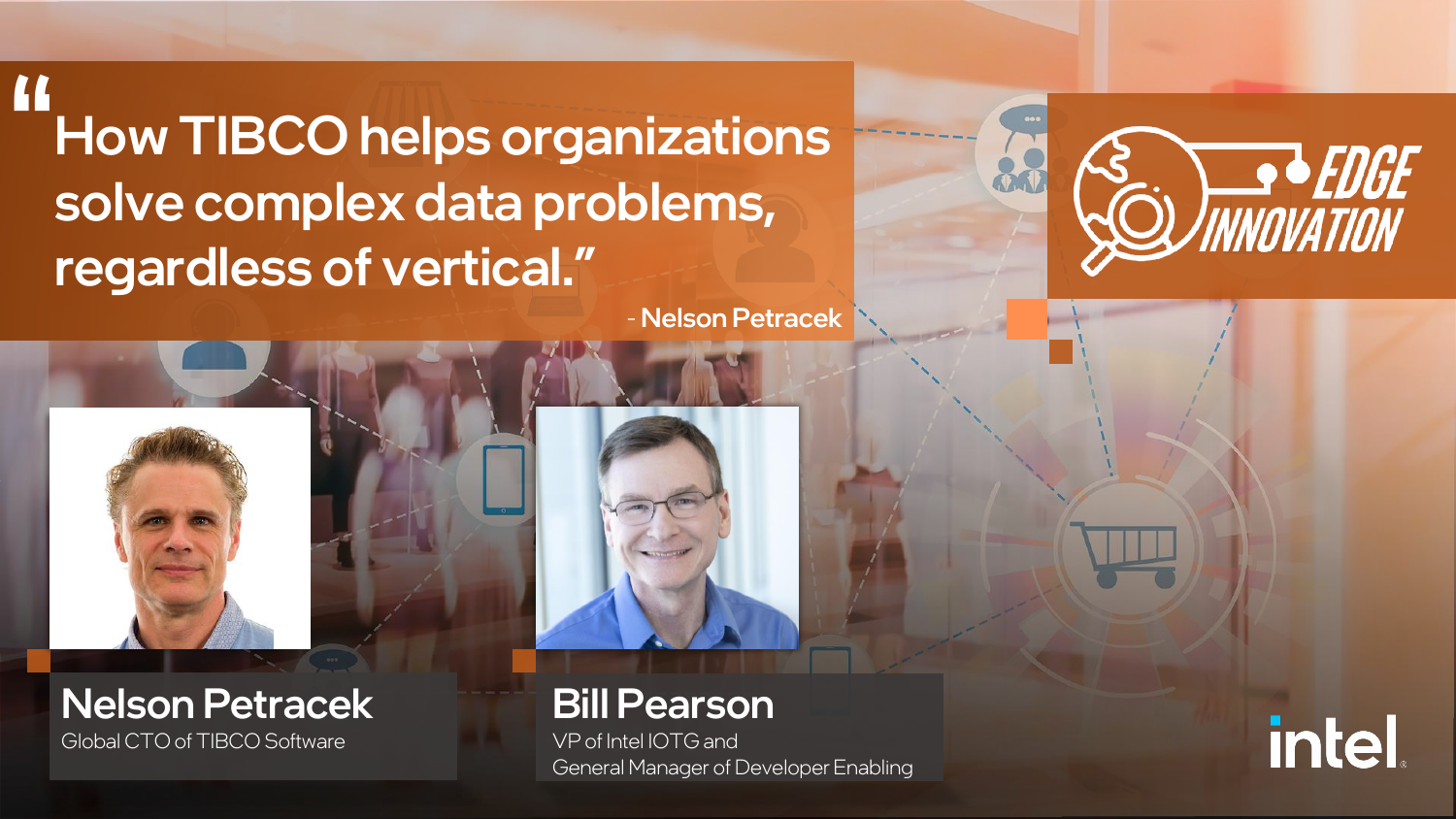

## Project AIR by TIBCO LABS™

The Project AIR solution enables centralized access and management of IoT devices, efficient processing and storage of IoT derived data, and support for running analytics both at the edge and in the cloud. These capabilities make the edge a seamless part of your digital transformation program and reduce the time needed to automate key decisions.



https://www.tibco.com /tibco-labs



https://tibcosoftware. github.io/labs-air/

**TIBC2** 

**intel** 

## © Intel Corporation. Intel, the Intel logo, and other Intel marks are trademarks of Intel Corporation or its subsidiaries. Other names and brands may be claimed as the property of others.